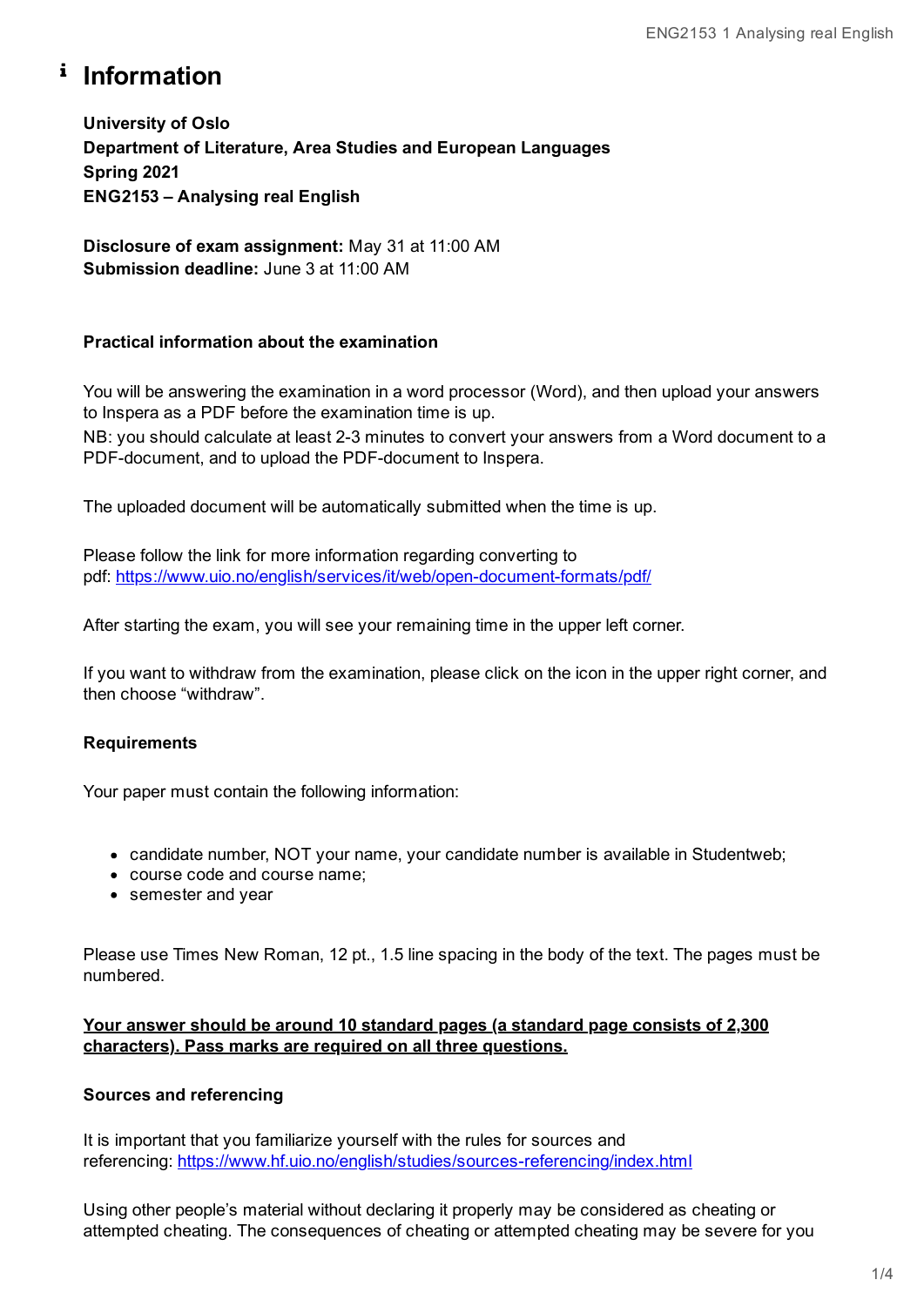as a student, please follow the link for more information: <https://www.uio.no/english/studies/examinations/sources-citations/>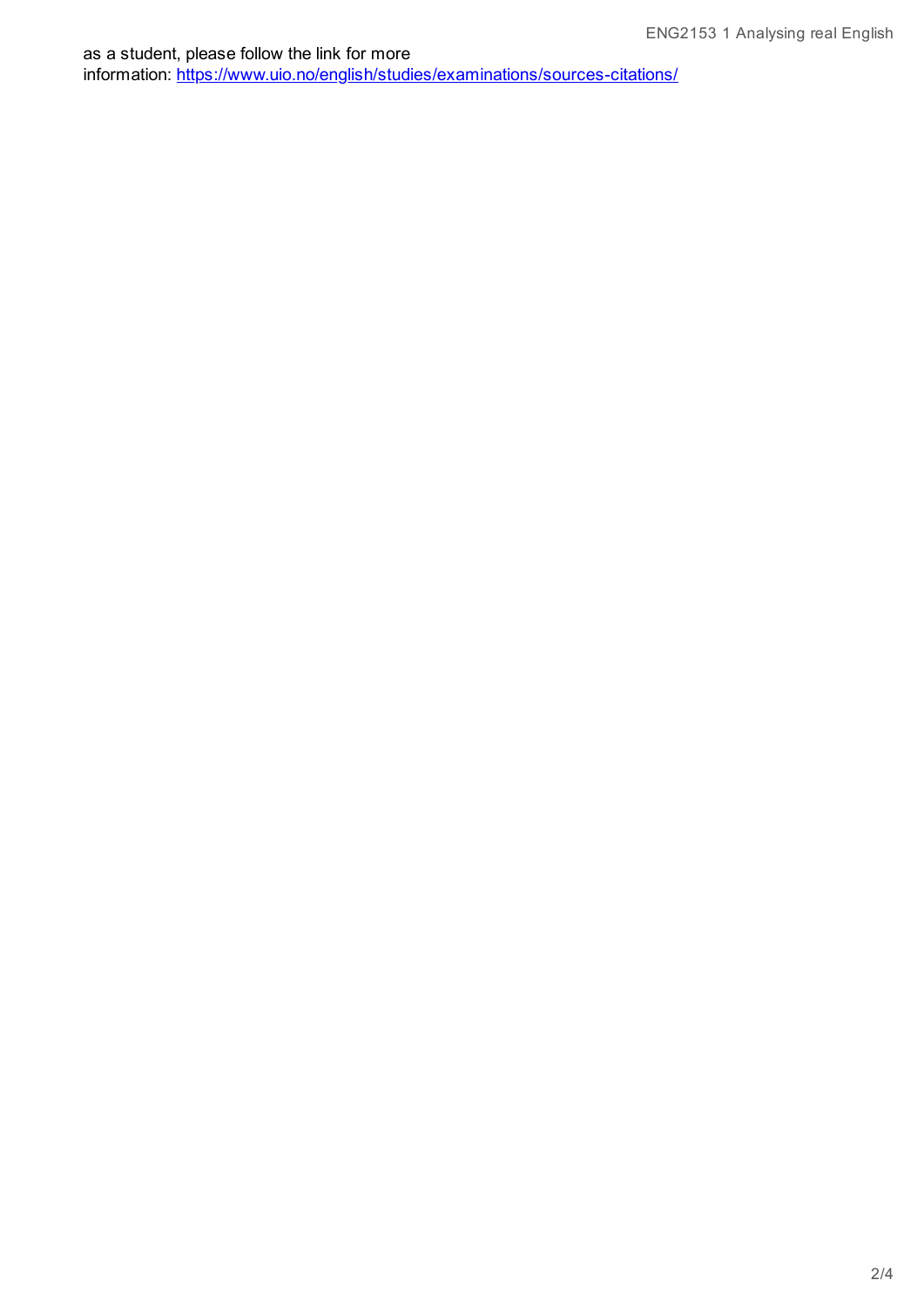# **<sup>1</sup> Exam**

## *Answer ALL THREE questions.*

*Question 1 counts 20%, Question 2 20%, and Question 3 60% of your final mark.*

*Proper reference must be given to any source that has been used. Your answer should be around 10 standard pages (a standard page consists of 2,300 characters). Pass marks are required on all three questions.*

The British [National](http://www.tekstlab.uio.no/bnc/BNCquery.pl?theQuery=search&urlTest=yes) Corpus (BNC*Web* cqp edition - ilos/bnc) and the Oslo [Interactive](http://www.tekstlab.uio.no/cgi-bin/omc/OIEsearch.cgi) English (OIE - interactive/oslo) Corpus are also available through Canvas.

## **Question 1 (20%)**

Discuss briefly TWO of the following points with reference to relevant literature on the subject. Illustrate with examples from the BNC and/or the OIE Corpus.

- 1. Semantic prosody
- 2. Data-driven learning
- 3. Qualitative vs. quantitative corpus method(s)
- 4. Part-of-Speech tagging
- 5. Real English and corpora

## **Question 2 (20%)**

Discuss what is meant by "collocations in a window" and "adjacent collocations". Then discuss – and illustrate with examples from the BNC – how corpora can be used to investigate the two types of collocation.

## **Question 3 (60%)**

Perform a corpus study, using BNC*web* to write a paper addressing the questions in (a)-(d) below. Your discussion should be written as a coherent text and should include examples from the corpus.

In your study, you will investigate the syntactically and semantically versatile nature of the lemma CROSS.

- a. Use the search string **{cross}** in the BNC, and investigate a random sample of 50 concordance lines. On the basis of these concordance lines try to establish the various uses of cross in terms of word class. Give an overview of your findings in a table, where you indicate frequency of use according to word class. You should also comment on the different meanings of cross in the sample and give an example from the corpus of each use (word class and meaning) you identify.
- b. Focus on *cross* as an adjective, searching for **cross\_AJ0**. In a random sample of 30 concordance lines, how many instances of *cross* have been incorrectly tagged as an adjective? If any, give an example of each and state what the correct tag would be.